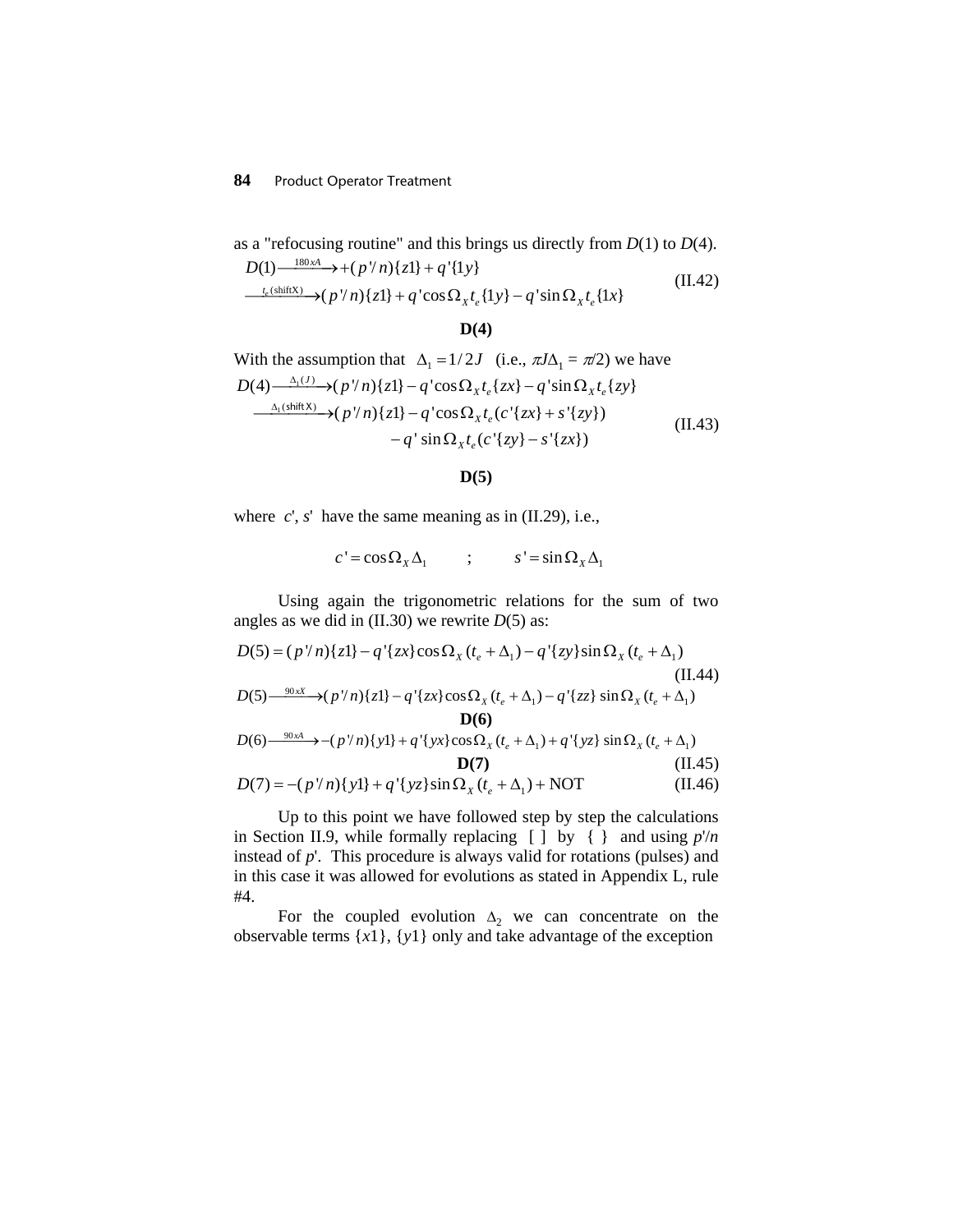stated in Appendix L, rule #5.  
\n
$$
D(7) \xrightarrow{\Delta_2} -(p'/n)(-sC^n\{x\} + cC^n\{y\}) + q'\sin\Omega_x(t_e + \Delta_1)(-cSC^{n-1}\{x\} - sSC^{n-1}\{y\}) + NOT
$$
\n
$$
D(8)
$$
\n(II.47)

 *n*= number of magnetically equivalent X nuclei (e.g., number of protons in CH*n*).

$$
c = \cos \Omega_A \Delta_2
$$
  
\n
$$
S = \sin \Omega_A \Delta_2
$$
  
\n
$$
C = \cos \pi J \Delta_2
$$
  
\n
$$
S = \sin \pi J \Delta_2
$$

In order to separate the effect of shift (c and s) and coupling (C and S) we rewrite  $D(8)$  as

$$
D(8) = -(p'/n)C^{n}(c\{y\}) - s\{x\}) - q'\sin\Omega_{x}(t_{e} + \Delta_{1})SC^{n-1}(c\{x\}) + s\{y\})
$$
\n(II.48)

Here again the second term is the true 2D signal while the first one generates axial peaks in the 2D picture since it does not contain the frequency  $\Omega_{\rm x}$ .

The value  $\Delta_2 = 1/2J$ , which implies  $S = 1$  and  $C = 0$ , is not suitable anymore because it nulls the useful 2D signal for any  $n > 1$ . We will discuss later the optimum value of  $\Delta_2$ .

In writing the magnetization components we have to follow the procedure stated as rule #6 in Appendix L.

$$
M_{xA}(8) = -(nM_{oA}/p')(\text{coefficient of } \{x1\})
$$
  
\n
$$
= -M_{oA}C^{n} \sin \Omega_{A}\Delta_{2} + nM_{oA}(q'/p')SC^{n-1} \sin \Omega_{X}(t_{e} + \Delta_{1})\cos \Omega_{A}\Delta_{2}
$$
  
\n
$$
M_{yA}(8) = -(nM_{oA}/p')(\text{coefficient of } \{y1\})
$$
  
\n
$$
= M_{oA}C^{n} \cos \Omega_{A}\Delta_{2} + nM_{oA}(q'/p')SC^{n-1} \sin \Omega_{X}(t_{e} + \Delta_{1})\sin \Omega_{A}\Delta_{2}
$$
  
\n
$$
M_{TA}(8) = M_{xA}(8) + iM_{yA}(8)
$$
  
\n
$$
= iM_{oA}C^{n} \exp(i\Omega_{A}\Delta_{2}) + nM_{oA}(q'/p')SC^{n-1} \sin \Omega_{X}(t_{e} + \Delta_{1})\exp(i\Omega_{A}\Delta_{2})
$$
  
\n
$$
= M_{oA}[iC^{n} + n(q'/p')SC^{n-1}\sin \Omega_{X}(t_{e} + \Delta_{1})]\exp(i\Omega_{A}\Delta_{2})
$$
 (II.49)